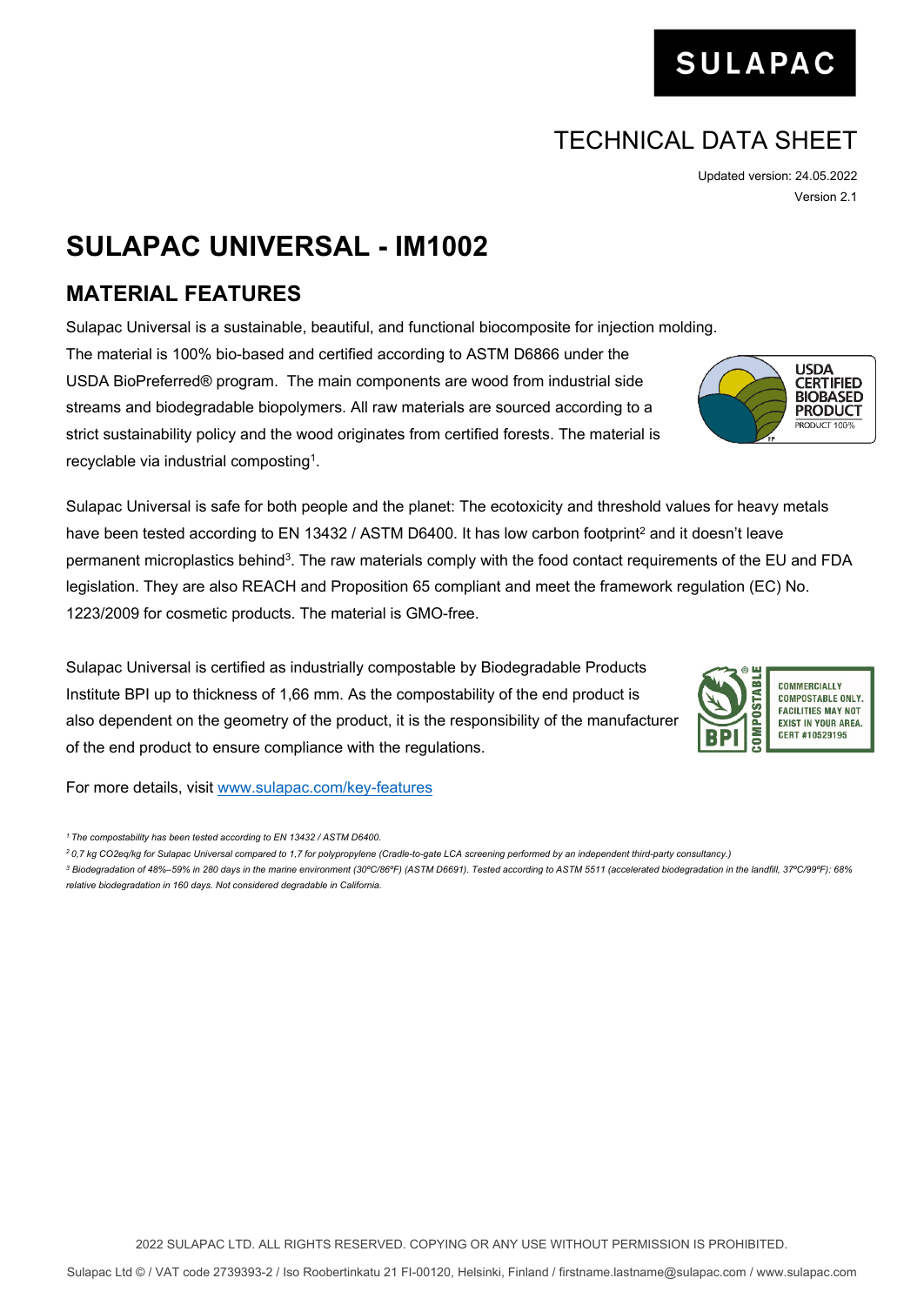# SULAPAC

| <b>MECHANICAL PROPERTIES</b>                    |                          |                      |  |  |  |
|-------------------------------------------------|--------------------------|----------------------|--|--|--|
| <b>MATERIAL</b>                                 | <b>SULAPAC UNIVERSAL</b> | <b>POLYPROPYLENE</b> |  |  |  |
| <b>PHYSICAL PROPERTIES</b>                      |                          |                      |  |  |  |
| Hardness (Shore D)                              | 79-81                    | 55-75                |  |  |  |
| Material density (g/cm <sup>3</sup> )           | 1.27                     | 0.90                 |  |  |  |
| Shrinkage (%)                                   | 0.10.2                   | 12                   |  |  |  |
| <b>TENSILE PROPERTIES (ISO 527-1)</b>           |                          |                      |  |  |  |
| Tensile strength (MPa)                          | 50-55                    | 20                   |  |  |  |
| Tensile modulus (GPa)                           | $4-6$                    | 1.20                 |  |  |  |
| Tensile strain (%)                              | $1.0 - 1.5$              | 100-600 (typical)    |  |  |  |
| <b>FLEXURAL PROPERTIES (ISO 178)</b>            |                          |                      |  |  |  |
| Flexural strength (MPa)                         | 80-85                    | 25                   |  |  |  |
| Flexural modulus (GPa)                          | $4-6$                    | 1.25                 |  |  |  |
| Flexural strain (%)                             | $1.0 - 1.5$              |                      |  |  |  |
| <b>IMPACT PROPERTIES (Unnotched, ISO 179-1)</b> |                          |                      |  |  |  |
| Charpy impact strength $(kJ/m^2)$               | $7-9$                    | 165                  |  |  |  |
| RHEOLOGICAL PROPERTIES (ISO 1133)               |                          |                      |  |  |  |
| MFI (190°C/2.16 kg)                             | 8-15 g/10 min            | 5-35 (typical)       |  |  |  |

| <b>BARRIER PROPERTIES</b>                                                   |                          |                      |                          |  |
|-----------------------------------------------------------------------------|--------------------------|----------------------|--------------------------|--|
| <b>MATERIAL</b>                                                             | <b>SULAPAC UNIVERSAL</b> | <b>POLYPROPYLENE</b> | <b>POLYETHYLENE (HD)</b> |  |
| WVTR (g/m <sup>2</sup> /day)<br><b>ASTM F1249</b><br>$(23 \text{ C} / 85%)$ | 2.1                      | 0.5                  | 0.7                      |  |
| OTR (cm3/m <sup>2</sup> /day)<br>ASTM D3985<br>$(23 \text{ C}/0\%)$         | < 0.1                    | 19                   | 12                       |  |

WVTR = water vapor transmission rate OTR = oxygen transmission rate

2022 SULAPAC LTD. ALL RIGHTS RESERVED. COPYING OR ANY USE WITHOUT PERMISSION IS PROHIBITED.

Sulapac Ltd © / VAT code 2739393-2 / Iso Roobertinkatu 21 FI-00120, Helsinki, Finland / [firstname.lastname@sulapac.com](mailto:firstname.lastname@sulapac.com) / www.sulapac.com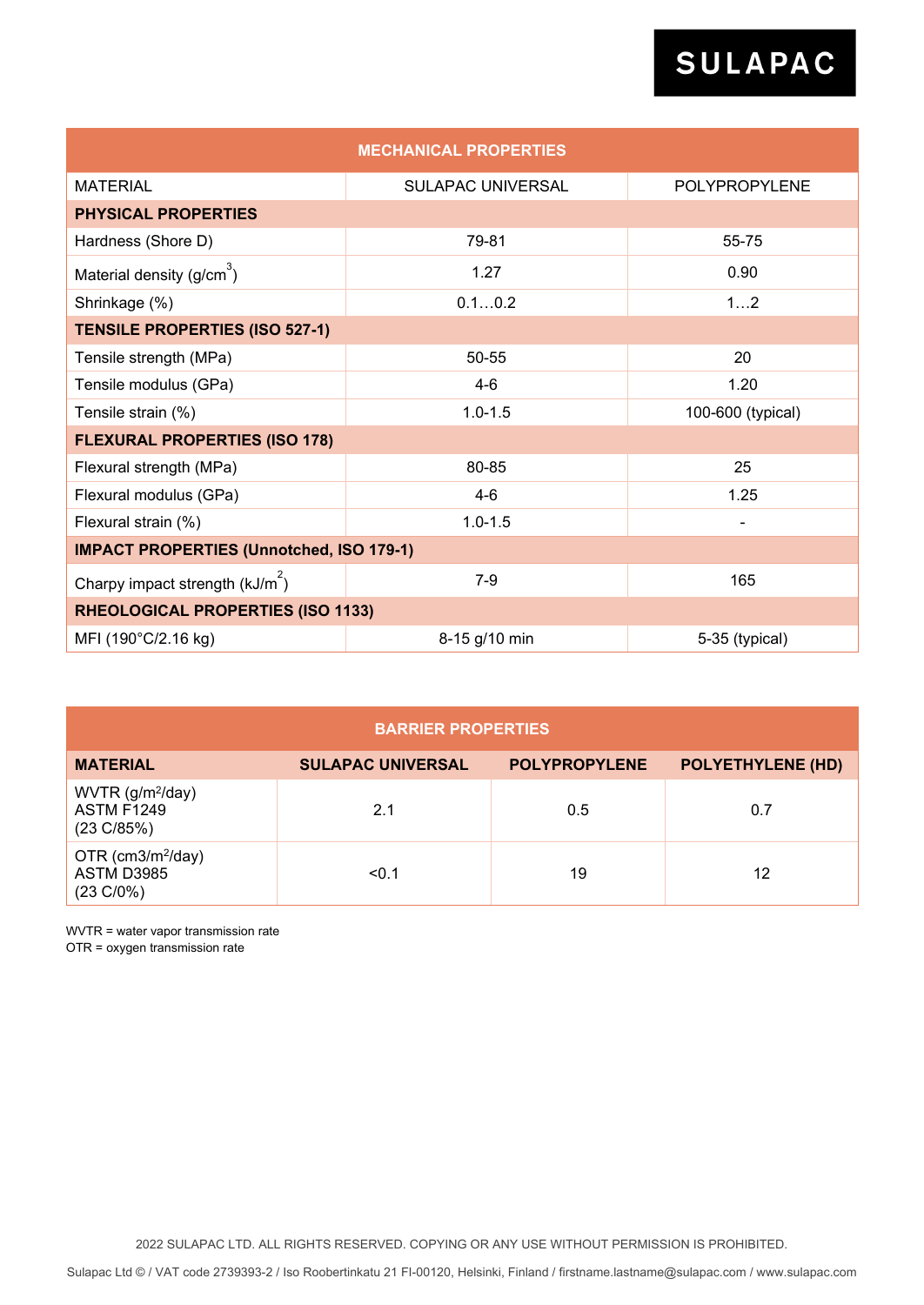## **PROCESSING INSTRUCTIONS FOR INJECTION MOLDING**

## **MOISTURE AND DRYING**

### **SULAPAC UNIVERSAL**

- Before processing, the granules should be dried using a dehumidifying dryer or a vacuum dryer.
- If a dehumidifying dryer is used, the granules should be dried for at least 4 hours at 105°C.
- If a vacuum drying system is used, the granules should be first dried for at least 20 minutes at 105°C and then kept in the vacuum for at least 40 minutes.
- Avoid exposing the material to ambient conditions after drying.
- Moisture content can lead to hydrolysis.
- If color masterbatch is added, the granules should be cooled down to 50°C in order to avoid the agglomeration of color masterbatch granules.

| <b>PROCESSING CONDITIONS</b>         |                       |                                                                                                                                                                                                                                                                                                                                                                                                    |  |  |
|--------------------------------------|-----------------------|----------------------------------------------------------------------------------------------------------------------------------------------------------------------------------------------------------------------------------------------------------------------------------------------------------------------------------------------------------------------------------------------------|--|--|
|                                      | <b>TEMPERATURE</b>    | <b>GENERAL INSTRUCTIONS</b>                                                                                                                                                                                                                                                                                                                                                                        |  |  |
| Throat                               | $40-60^{\circ}$ C     | Typical settings may require optimization.<br>$\bullet$<br>Both cold and hot runner systems are suitable<br>$\bullet$<br>for this material.<br>Valve gate systems can be used.<br>Avoid using temperatures above 200°C in order<br>to lower the risk of wood and polymer<br>degradation.<br>The dwell time of the material inside the<br>$\bullet$<br>machine shall be reduced to minimum in order |  |  |
| Feed zone                            | $150 - 160^{\circ}$ C |                                                                                                                                                                                                                                                                                                                                                                                                    |  |  |
| Compression zone                     | 160-170°C             |                                                                                                                                                                                                                                                                                                                                                                                                    |  |  |
| Homogenizing zone                    | $175 - 190^{\circ}$ C |                                                                                                                                                                                                                                                                                                                                                                                                    |  |  |
| Machine nozzle                       | $175 - 190^{\circ}$ C |                                                                                                                                                                                                                                                                                                                                                                                                    |  |  |
| Back pressure                        | 5-10 bar              |                                                                                                                                                                                                                                                                                                                                                                                                    |  |  |
| Screw speed, max                     | $< 0.25$ m/s          | to lower the risk of thermal degradation.                                                                                                                                                                                                                                                                                                                                                          |  |  |
| Hot runner nozzle and pushing        | 180-200°C             |                                                                                                                                                                                                                                                                                                                                                                                                    |  |  |
| Tooling temperature $T_{\text{mod}}$ | $20-40^{\circ}$ C     |                                                                                                                                                                                                                                                                                                                                                                                                    |  |  |

### **PURGING INSTRUCTIONS – SULAPAC UNIVERSAL**

### **BEFORE PRODUCTION DURING PRODUCTION AFTER PRODUCTION**

**SULAPAC** 

- Purge the plasticization unit and the hot runner with PP or PE.
- Clean up the mold after production. The temperature of the mold is recommended to be elevated to 70°C. Generally used mold cleaning agents can be utilized.

| $\bullet$ | Purge the plasticization unit and |
|-----------|-----------------------------------|
|           | the hot runner with PP or PE.     |
| $\bullet$ | To purge the plasticization unit  |

- and hot runner from residual PP, PE or previous production recipes, at least 10 cycles should be produced from Sulapac material before starting the actual production.
- The material has a tendency to degrade and therefore needs a constant melt flow.
- The condition of the mold should be regularly monitored and, if necessary, the mold should be cleaned using e.g. a glass fiber brush or mold cleaning agents.
- If an extensive amount of burned material starts to appear in the products, try lowering processing temperature

2022 SULAPAC LTD. ALL RIGHTS RESERVED. COPYING OR ANY USE WITHOUT PERMISSION IS PROHIBITED.

Sulapac Ltd © / VAT code 2739393-2 / Iso Roobertinkatu 21 FI-00120, Helsinki, Finland / [firstname.lastname@sulapac.com](mailto:firstname.lastname@sulapac.com) / www.sulapac.com